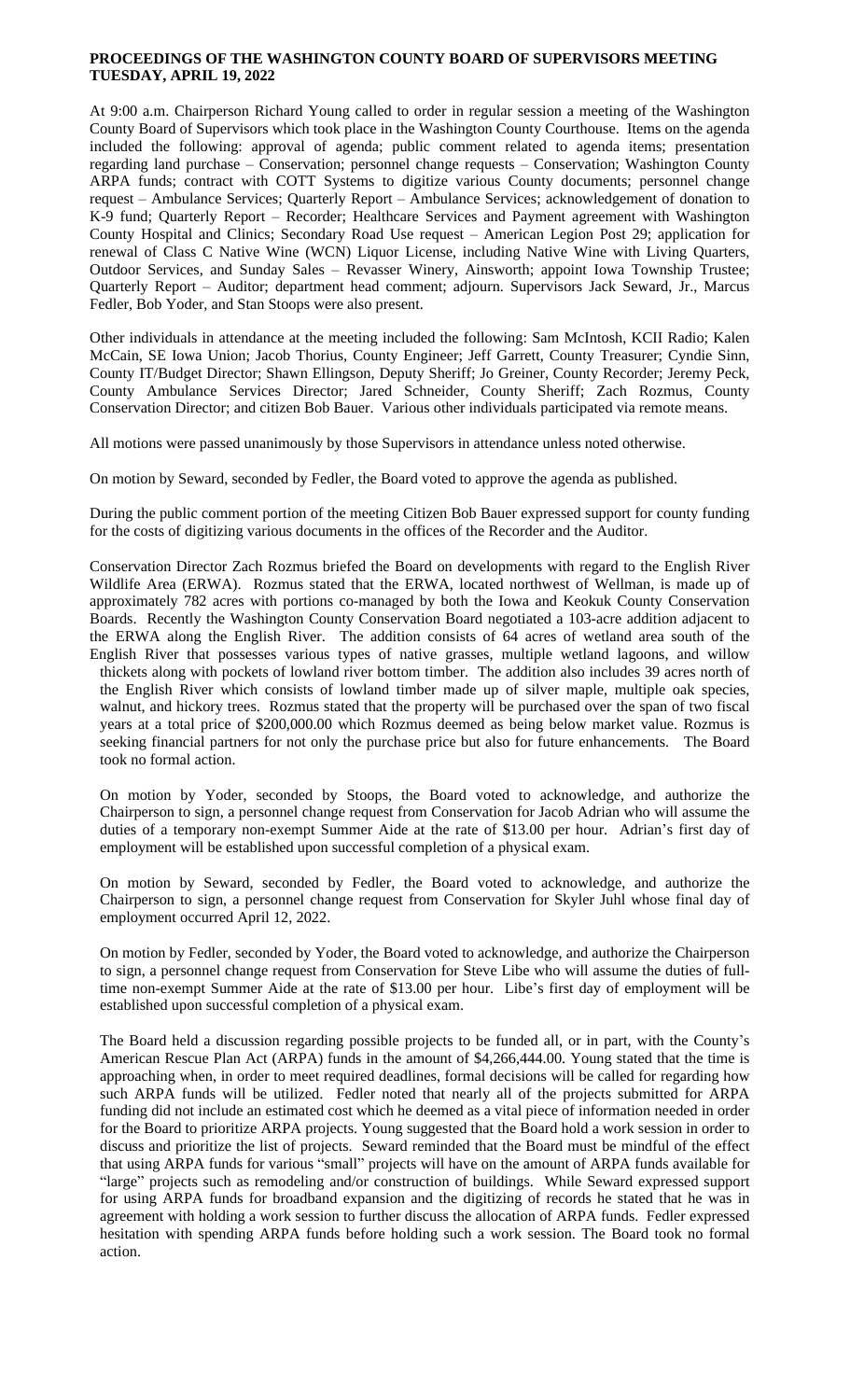Auditor Dan Widmer stated that COTT Systems supplied bids of \$68,325.00 and \$186,480.00 for digitizing various documents in the Auditor's office and Recorder's office respectively. COTT also submitted a bid of \$170.00/month for 60 months for maintenance fees. Both Recorder Jo Greiner and Widmer reminded the Board that the projects currently under consideration include only a portion of the documents in each of their offices and explained that additional digitizing work would be called for in the future. Widmer has funds budgeted for the full amount of the Auditor's portion of the project. Greiner meanwhile stated that she, along with Budget/Information Technology Director Cyndie Sinn and Geographic Information Systems Coordinator Duane Royer, are each willing to contribute \$50,000.00 from their budgets which would leave \$36,480.00 of the bid to be addressed. Discussion ensued with consideration given to allocating ARPA funds to offset the \$36,480.00. On motion by Seward, second by Stoops, the Board vote to approve a contract with COTT Systems to digitize documents in the offices of the Washington County Auditor and Washington County Recorder and to authorize the use of a maximum of \$50,000.00 in ARPA Funds in Fiscal Year 2023 to offset the cost of such services.

On motion by Yoder, seconded by Seward, the Board voted to acknowledge, and authorize the Chairperson to sign, a personnel change request from Ambulance Services for Connor Tarvin whose final day of employment will occur April 28, 2022.

Ambulance Services Director Jeremy Peck distributed the Ambulance report for the 3<sup>rd</sup> quarter of FY22 which showed a total of 841 calls for service. The total for the 3<sup>rd</sup> quarter of FY21 was 682. Truck maintenance expenses totaled \$20,815.54 for the 3<sup>rd</sup> quarter of FY22 while the total for the 3<sup>rd</sup> quarter of FY21 was \$5,804.44. Revenue totaled \$390,685.46 for the 3<sup>rd</sup> quarter of FY22. On motion by Stoops, seconded by Yoder, the Board voted to acknowledge receipt of the Washington County Ambulance Services report for the 3<sup>rd</sup> quarter of FY22. The complete report is available in the office of the Washington County Auditor.

On motion by Yoder, seconded by Stoops, the Board voted to acknowledge a donation to the Washington County Sheriff's K-9 fund in the amount of \$332.28 from Mary C. Ulin of Wellman.

On motion by Stoops, seconded by Fedler, the Board voted to acknowledge receipt of the Recorder's 3rd quarter report for FY22 and to authorize the Chairperson to sign the report on behalf of the Board. The report, presented by Recorder Jo Greiner, reflected revenues for the quarter in the amount of \$138,635.62 with the county retaining \$47,443.67. A total of 1,429 documents were recorded during the quarter and Greiner added that during the same period of time her office handled 21 marriage applications, 97 passport applications, and 651 boat, ATV and snowmobile renewals and new registrations. Finally, a total of 496 certified copies of birth certificates, death certificates, and marriage licenses were provided to the public. The complete report is available in the office of the Washington County Recorder.

On motion by Fedler, seconded by Yoder, the Board voted to approve a Healthcare Services and Payment Agreement with Washington County Hospital and Clinics (WCHC) and to authorize the Chairperson to sign the agreement on behalf of the Board. The contract addresses instances when the County is compelled to obtain basic and/or emergency health care services for an individual who has been detained and/or incarcerated at the Washington County Jail. Per terms of the contract WCHC will provide any and all healthcare services to individuals who are transported to WCHC in order to receive medical care. The County shall provide supervision of individuals at all times. WCHC shall utilize any applicable insurance coverage that an individual has to cover all or part of the costs of care with responsibility for any unpaid amounts being the payment responsibility of the County.

On motion by Seward, seconded by Yoder, the Board voted to approve, and authorize the Chairperson to sign, a Secondary Road Use Request from American Legion Post 29, Washington, for May 30, 2022. On that date, American Legion Post 29 will hold a Navy/Marines Memorial Day tribute. The event will take place at the Crooked Creek Bridge on Old Highway 92 at 8:00 a.m.

On motion by Fedler, seconded by Seward, the Board voted to approve an application from Revasser Winery, 1749 Yucca Avenue, Ainsworth, for a Class C Native Wine (WCN) Permit to include living quarters, outdoor service, and Sunday Sales, with an effective date of May 9, 2022, and an expiration date of May 8, 2023. Washington County Sheriff Jared Schneider expressed no issues with the application.

The Board took no action regarding the appointment of an individual to the position of Iowa Township Trustee.

On motion by Yoder, seconded by Stoops, the Board voted to acknowledge receipt of the Auditor's report for the 3<sup>rd</sup> quarter of FY22 and to authorize the Chairperson to sign the report on behalf of the Board. The report, presented by Auditor Dan Widmer, reflected revenues for the quarter in the amount of \$1,692.00. Of this total, \$1,580.00 resulted from transfer fees, \$70.00 from the sale of plat books and \$42.00 for election services. The complete report is available in the office of the Washington County Auditor.